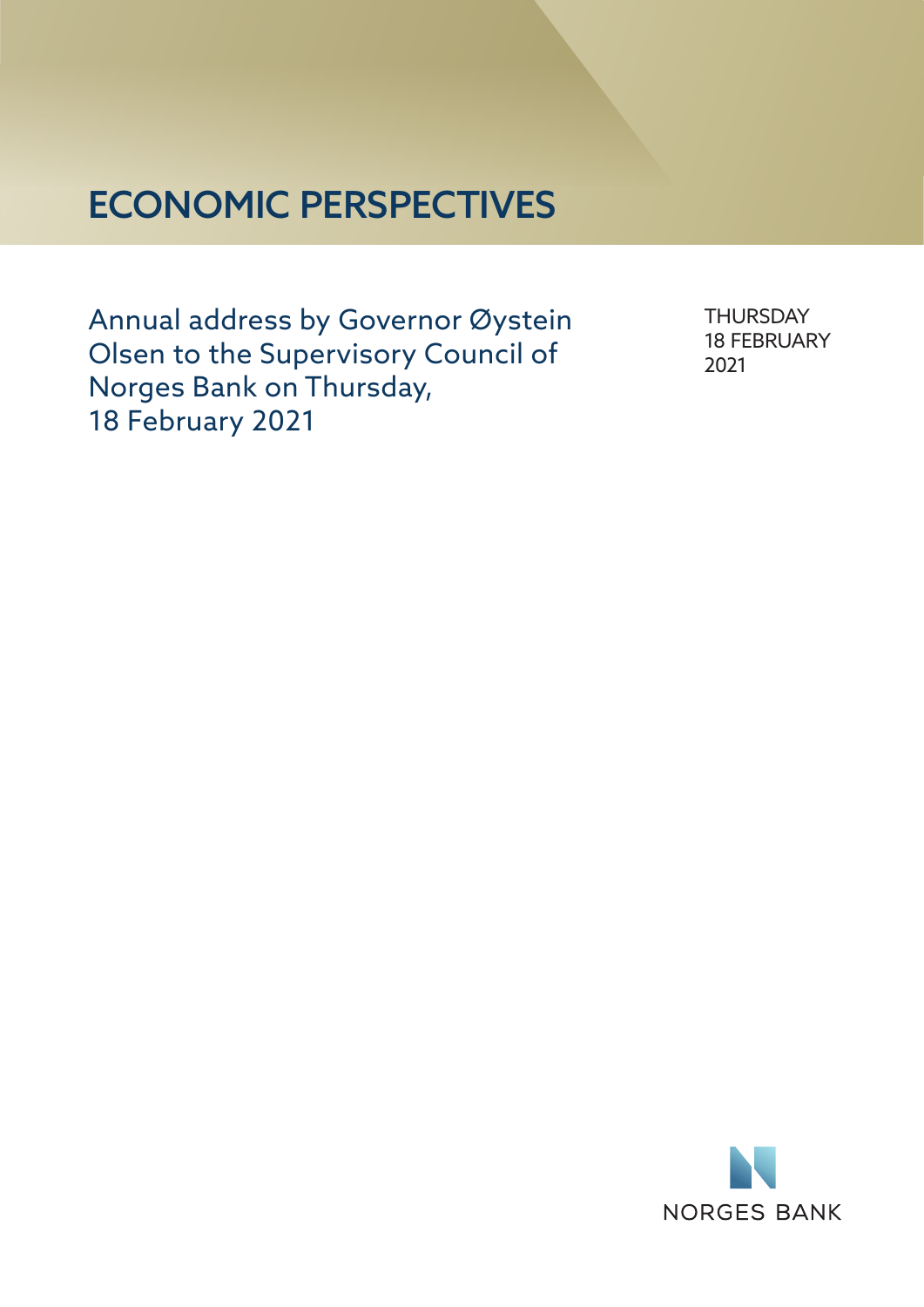**ECONOMIC PERSPECTIVES** 18 FEBRUARY 2021

# Economic perspectives 2021

### **INTRODUCTION**

One year ago, I stood here and delivered the annual address to 300 guests. This year is different. This evening there are no guests physically present at the central bank. The contrast with last year could hardly be greater.





The same also goes for the theme running through this evening's speech – the Covid-19 pandemic. Not a trace of it can be found in last year's speech. Yet contagion was lurking right outside our borders. We sensed that something was brewing. Norges Bank was in the process of revising down its economic forecasts. The employees at our Shanghai office had been sent home, yet we did not foresee how far-reaching the outbreak in Wuhan would be. Two weeks after delivering last year's speech the first case was recorded in Norway – soon thereafter, Norway went into lockdown.

Since then, we have done what people do during serious epidemics – we engage in social distancing. We can still meet – in a way.

Technological innovation has provided us with new possibilities.

During the Black Death, wealthy farmers from the western fjords of Norway isolated themselves in Jostedal, a remote valley that reaches into the mountains. They had to find new ways to communicate. The farmers maintained contact with the outside world by sending and receiving letters placed under a stone at the entrance to the valley.

This past year, the letter stone has been replaced by the internet.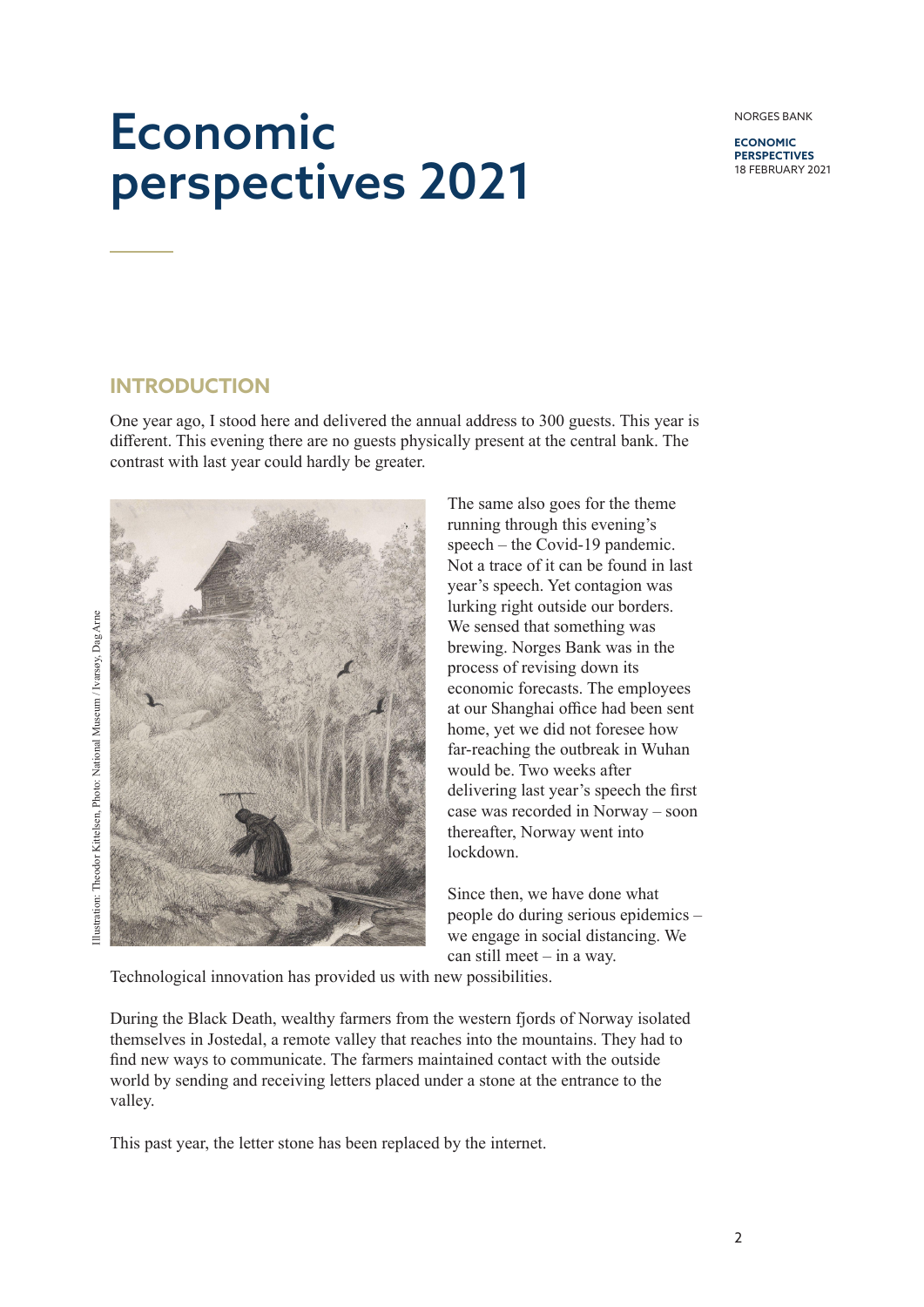# **A HISTORICALLY DEEP DECLINE**

Eleven months after the first lockdown, daily life has yet to return to normal. Norway has been quite successful in keeping down infection rates, although we have seen regular flare-ups. The country's borders are now closed.

The measures to contain infection are necessary, but they do have side effects, both economic and social.

People in risk groups have been isolating. Young people have been following courses online – many alone in a bedsit. Socialising with friends has been put on hold



For Norway, the economic downturn will stand as one of the deepest in history (Chart 1). Not since the Second World War has activity in the Norwegian economy shown such a steep decline.

The crisis has had uneven effects.

Containment measures and fear of infection have resulted in a sharp decline in spending on services. During the lockdown last year, unemployment increased fourfold over a few weeks, reaching 400 000 persons, or close to 15 percent of the labour force. In some business sectors, unemployment remains very high.

Other sectors have been shielded. Interest rate cuts have given households more money to spend. At the same time, there were fewer opportunities for them to spend it. So while some have faced a precarious job situation, others have used the occasion to save. We see the same impact and uneven effects in a number of other advanced economies.

NORGES BANK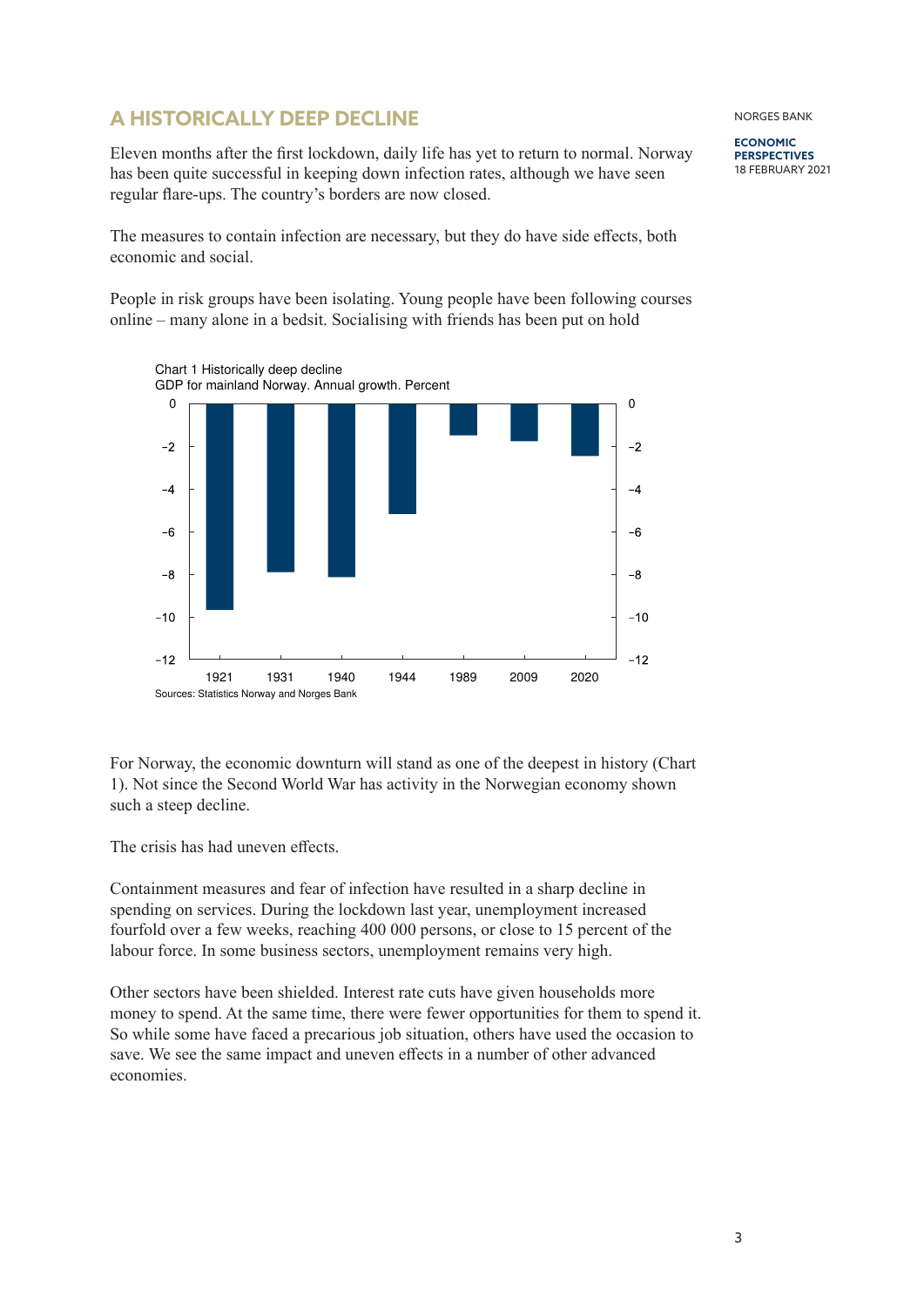Chart 2 Many countries have been harder hit than Norway



NORGES BANK **ECONOMIC**

**PERSPECTIVES** 18 FEBRUARY 2021

Many countries have been hit harder than Norway – in terms of both economic and health effects (Chart 2). The differences reflect in part how quickly countries locked down and put a brake on the first wave of infection. The design of support measures, organisation of the health sector and structure of the economy have also played a decisive role.

In countries with a rudimentary welfare system and a large informal sector, the pandemic has had serious consequences. Unfortunately, 2020 proved to be the year when the global poverty rate showed a renewed rise.

# **THE WAY AHEAD**

Pandemics are watershed events that leave behind long-lasting scars. They have claimed a multitude of lives through history. The most devastating ones have laid fertile land barren, reduced the supply of labour and entailed a loss of knowledge. During the Spanish flu pandemic, more than 50 million lives were lost, many of working age.

Once the Covid-19 pandemic is over, we will have been through a long period of restrictions on how we spend money, how we get from place to place and how we work. The Covid-19 pandemic will leave behind scars as well.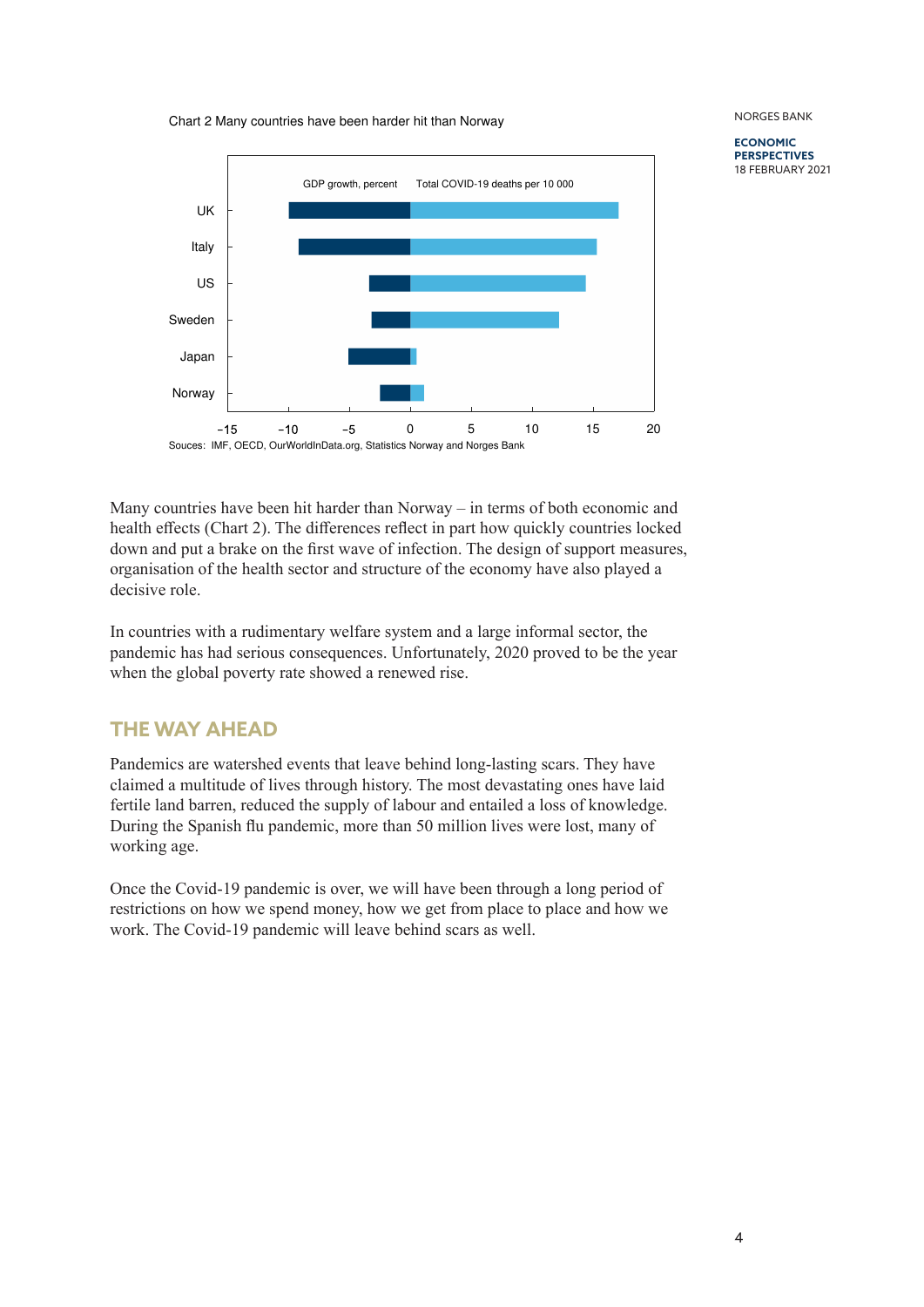

**ECONOMIC PERSPECTIVES** 18 FEBRUARY 2021

Growth in output per capita has been moving down over several years (Chart 3), and labour input is now growing at a snail's pace. At the same time, the primary source of growth – productivity – is making a steadily smaller contribution. This is a trend we share with other advanced economies. An underlying driving force – cross-border trade – is showing signs of flattening out. The pandemic could influence these trends.

Previously, sharp declines in economic activity have been followed by a persistent rise in unemployment and a lower labour force participation rate. In Norway, we saw this following the financial crisis and after the fall in oil prices in 2014. Five years after the oil price fall, employment was still lower than before in those parts of the country that were particularly hard hit.<sup>1</sup>



Chart 4 Rising number with low education levels among long-term unemployed Long-term unemployed. Number of persons

<sup>1</sup> Ellingsen and Galaasen (2021): Langvarige konsekvenser i arbeidsmarkedet [Lasting consequences in the labour market], Staff memo 1/2021, Norges Bank (Norwegian only).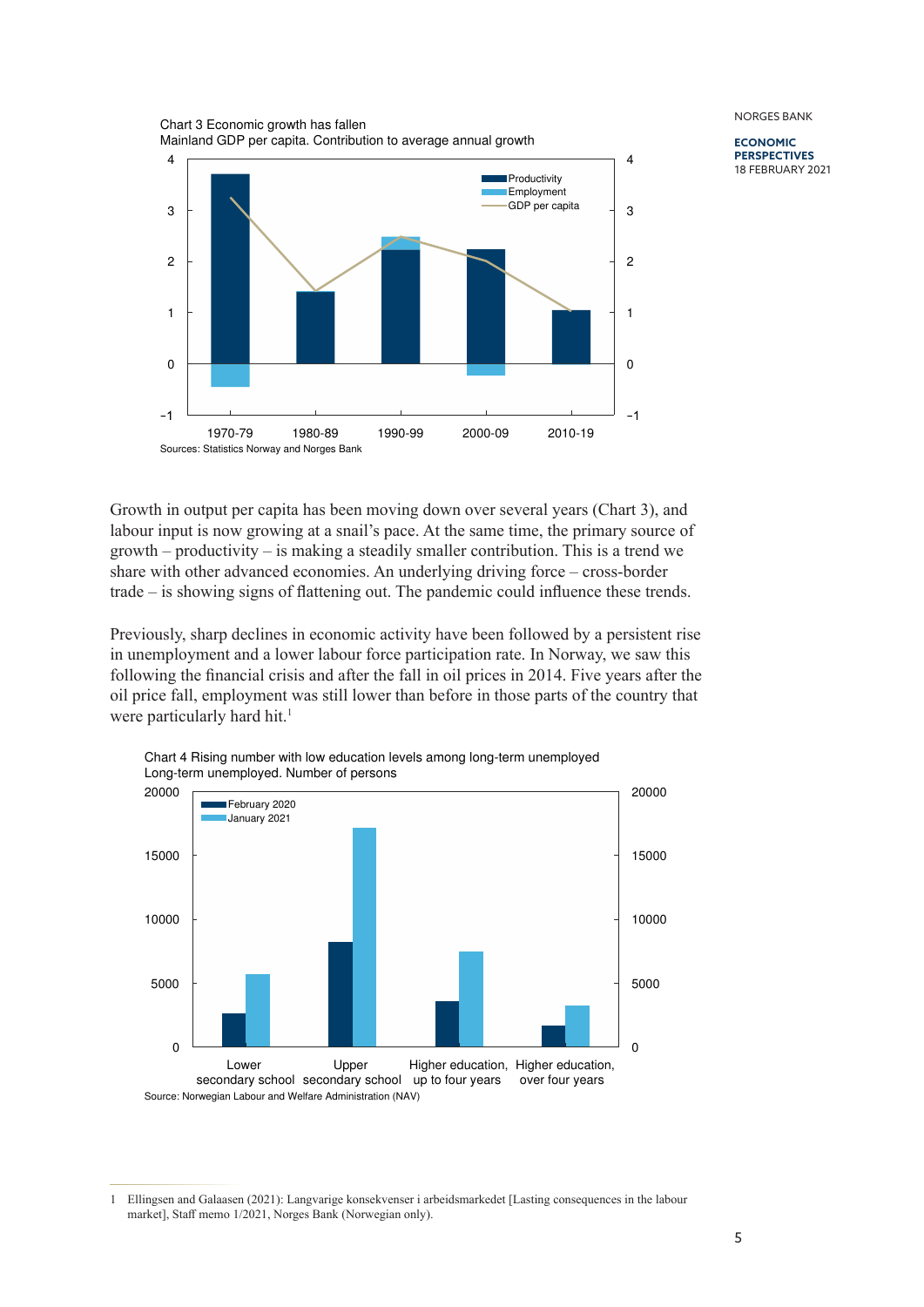The pandemic may result in a new round of exclusion from the labour market. Many have now been out of work for a long time, and the share of long-term unemployed is higher than in earlier crises. Many of them have low education levels (Chart 4). Long-term unemployment leads to a loss of skills.

The support schemes implemented by the authorities are meant to be a bridge to more normal times. But the new normal will be shaped by adjustments in household and business behaviour over the past year. Once the economic downturn is over, the labour market may have changed. Certain jobs may not be coming back, making the path back to work difficult for some. A number of long-term unemployed may drop out of the labour market entirely.

The long-term decline in productivity growth has taken place alongside a digital revolution. A number of explanations for this apparent paradox have been advanced. For instance, it may be costly to introduce new technology that increases work efficiency.<sup>2</sup> Another hypothesis is that a shift in the structure of the economy towards a larger services sector has depressed productivity growth.

During the pandemic, many businesses have been doing things in new ways, but have put restructuring on hold. Over the past year, there have been fewer bankruptcies than normal, and investment activity in the business sector has been low. The downturn may have reduced the value of production capital and skills. New businesses will be established, and workers will have to acquire new skills. This process takes time and, while underway, may dampen productivity growth further.

But the pandemic may also unlock a larger share of the potential inherent in new technologies, perhaps in certain service segments in particular. Over the past year, we have been forced to use a wider array of digital tools, both at work and at home. Online shopping has surged. Large-scale processes have been managed from kitchen tables, children's bedrooms and home basement offices. International conferences are livestreamed.

We will continue to use many of these solutions. The pandemic will also leave behind a positive legacy.

Last winter we saw how short the path was from a local virus outbreak in Wuhan to a global health crisis. Covid-19 followed the same routes as tourists, labour and goods. The virus showed how closely interconnected and interdependent countries are.

NORGES BANK

<sup>2</sup> See The Productivity J-Curve: How Intangibles Complement General Purpose Technologies Erik Brynjolfsson, Daniel Rock, and Chad Syverson NBER Working Paper No. 25148, https://www.nber.org/system/files/working\_ papers/w25148/revisions/w25148.rev0.pdf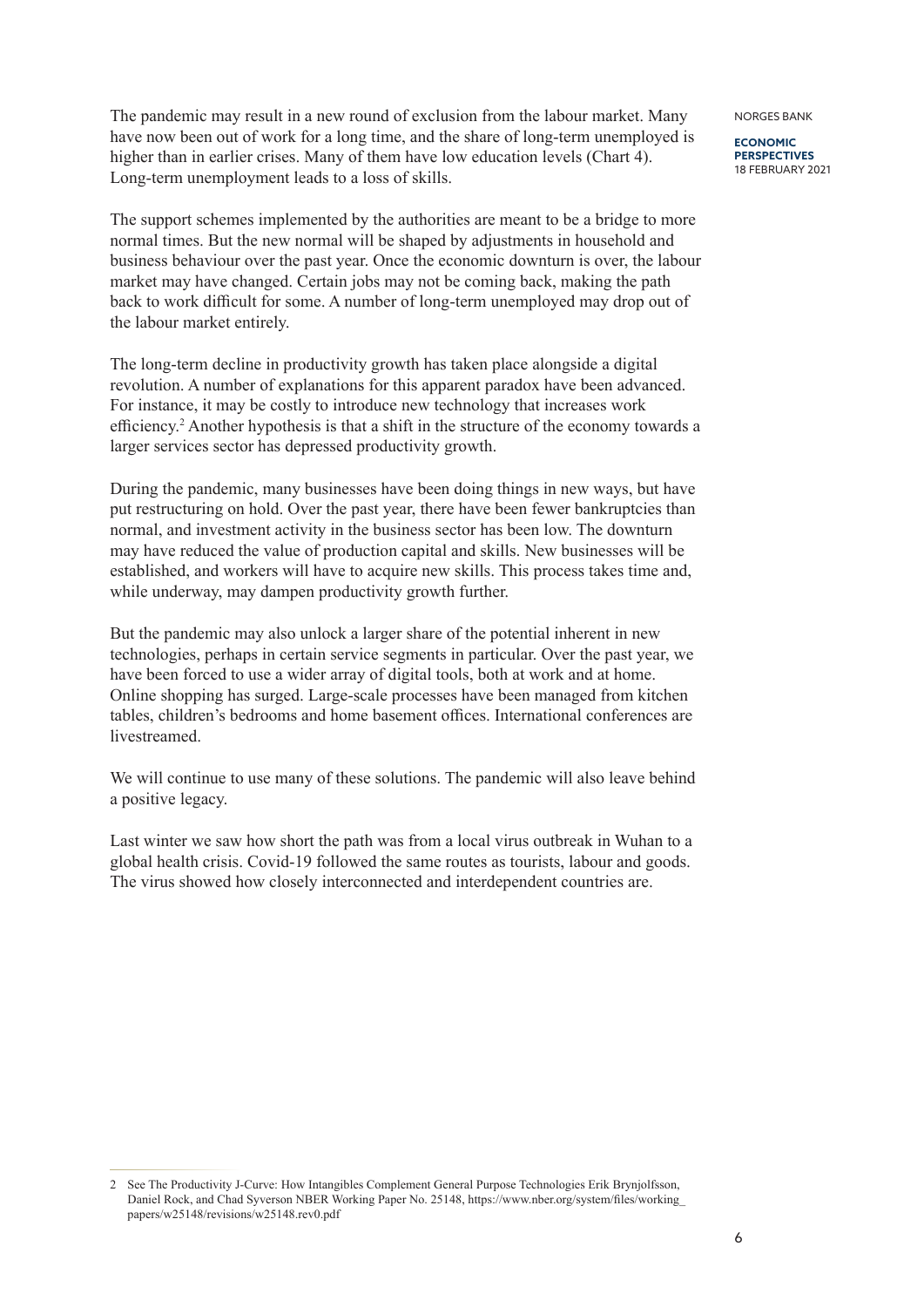

**ECONOMIC PERSPECTIVES** 18 FEBRUARY 2021

A rising number of countries have been integrated into world trade over the past decades (Chart 5). The gains have been substantial. Poverty has been reduced. Crossborder cooperation has enabled technology to advance faster than it would have done otherwise.

Since the financial crisis, growth in global trade has stalled. While service exports have continued to rise, trade in goods as a share of global GDP has been more or less flat in recent years because a number of sources of growth in goods trade are drying up. Large countries such as China and India are now fully integrated into the global economy. Robotisation has put the brakes on offshoring production from high-cost countries.

So far there are few signs that the pandemic will lead to more permanent changes in global trade. Despite some disruptions in global supply chains and goods transport, trade in goods has held up well. Following a temporary decline, trade picked up through 2020.

Travel and tourism are among the industries profoundly affected by the pandemic. Much of the tourist traffic is likely to rebound once we can cross borders freely again, but many have discovered this past year that online meetings are also an effective alternative. This may result in less travel activity than before. Environmental considerations suggest the same.

During the pandemic, national governments have had to focus primarily on giving their own population the best possible protection against serious health consequences. At the same time, this past year has clearly demonstrated the importance of crosscultural and cross-border cooperation. Thanks to an extensive international research effort, effective vaccines could be quickly rolled out.

Let's hope that it is this experience that we carry forward. In the long run, all countries benefit from open borders, common standards and international cooperation.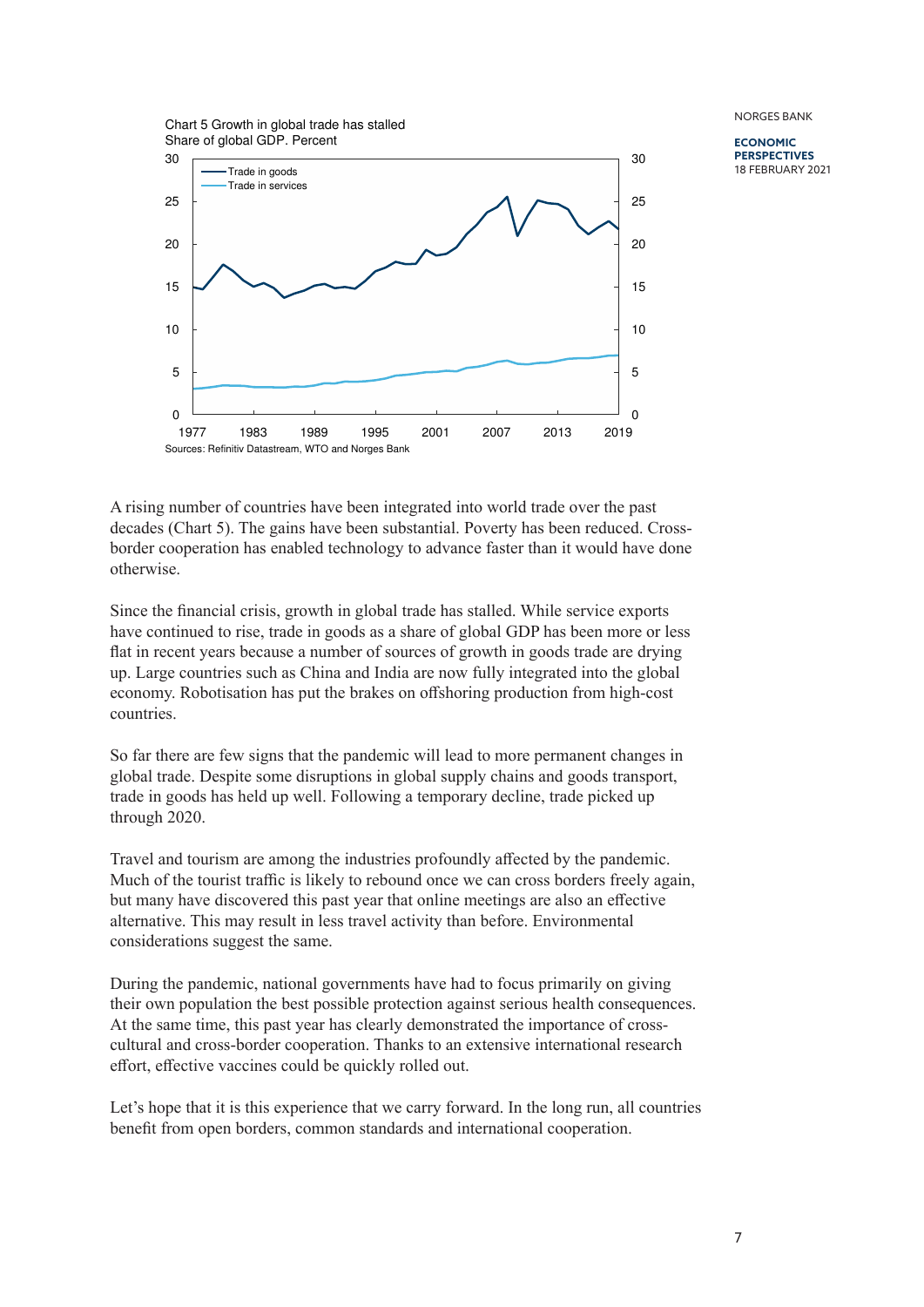# **A MORE ACTIVE FISCAL POLICY ABROAD**

During the pandemic, economic support measures have been massive. While both monetary policy and fiscal policy action was quickly taken, fiscal policy took the lead (Chart 6). This was the case everywhere the pandemic has raged, not only in Norway.

 $\mathcal{S}$  $\forall$ Brazil Japan China **India ITaly** France Germany **Norway**  $\Omega$ 5 10 15 20  $\Omega$ 5 10 15 20

Chart 6 Forceful fiscal policy response Increased spending and reduced taxes. As a percentage of GDP

The lockdown this past spring was sudden and brutal and its impact on businesses varied widely. Fiscal policy measures have targeted the industries hardest hit by containment measures. The objective has been the same: Persons who were out of a job had to be secured financially. Unnecessary job losses had to be avoided.

Monetary policy has underpinned fiscal policy measures. Policy rates were reduced where possible. Moreover, unconventional monetary policy, such as asset purchases, was stretched even further.

Central banks have also effectively performed the tasks assigned to them for ensuring well-functioning capital markets. Extensive central bank measures prevented problems in the financial system from amplifying the global downturn.

**PERSPECTIVES** 18 FEBRUARY 2021

#### NORGES BANK

**ECONOMIC**

Sources: IMF and Norges Bank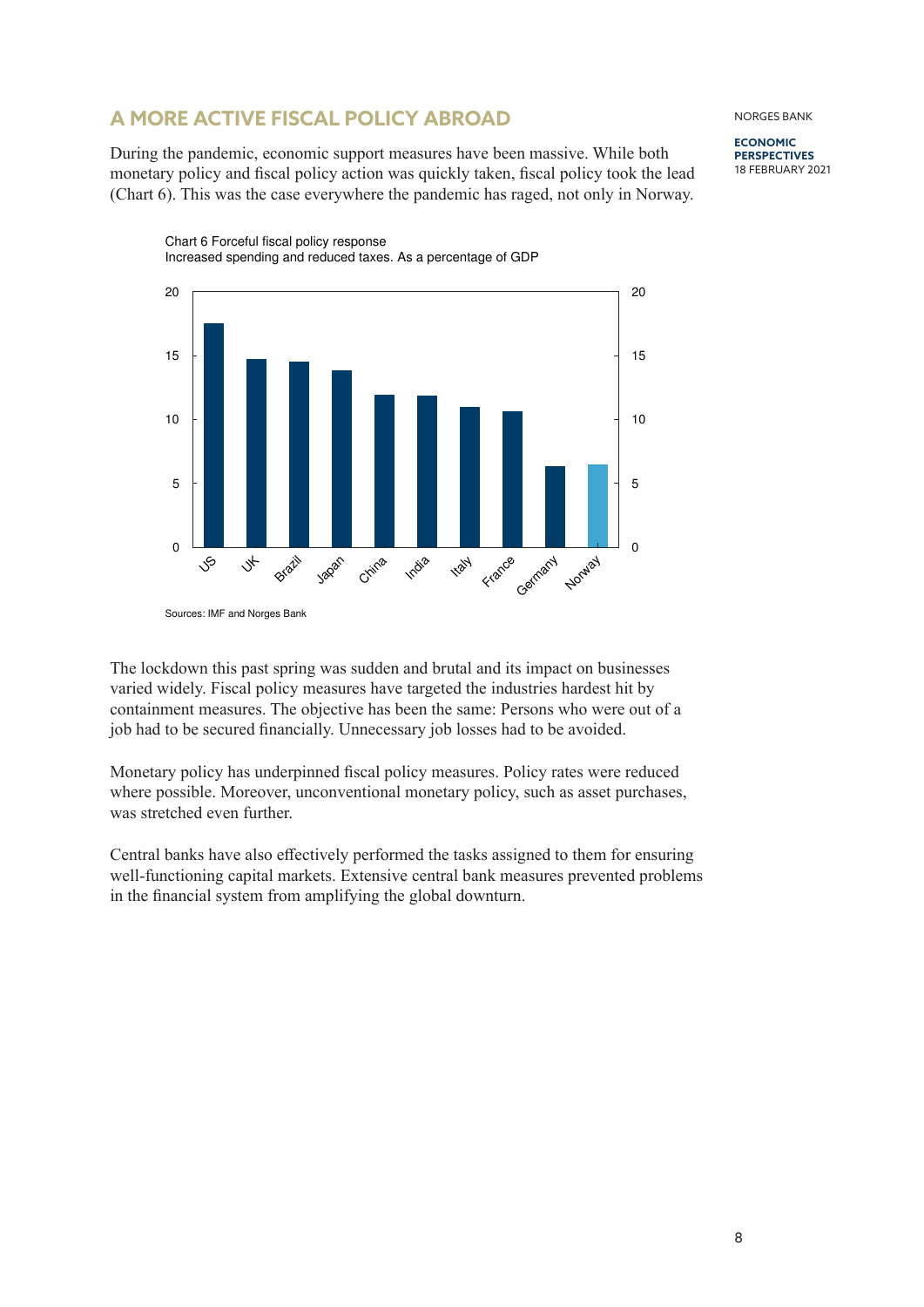

**ECONOMIC PERSPECTIVES** 18 FEBRUARY 2021

A prevailing view over the past decades has been that fiscal policy should follow simple, robust rules and should to a limited extent be used actively to stabilise the economy.

Globally, there are now signs that this view is changing. The pandemic may mark a turning point. In the period ahead, we are likely to see a more active fiscal policy among many of Norway's trading partners. There are several reasons for this.

For one thing, there is a recognition that the room for manoeuvre in monetary policy is limited. After the financial crisis, a number of central banks have assumed considerable responsibility for sustaining activity and smoothing economic fluctuations. At the beginning of last year, policy rates were therefore already at very low levels (Chart 7).

At the same time, low policy rates reflect long-term trends, such as an ageing population, a high willingness to save, greater inequality and declining productivity growth. The result is that the level of what we refer to as the neutral interest rate is lower than before, even when economic conditions are in balance. The room for policy rate reductions in downturns is therefore smaller.

The change in the view of fiscal policy's role also reflects the growing focus on structural challenges: economic inequality, a shift towards a greener economy and the need for investment in digital infrastructure. In the new US administration, we find this policy expressed by the motto "Build back better". In the euro area, the policy has been labelled the "European Green Deal".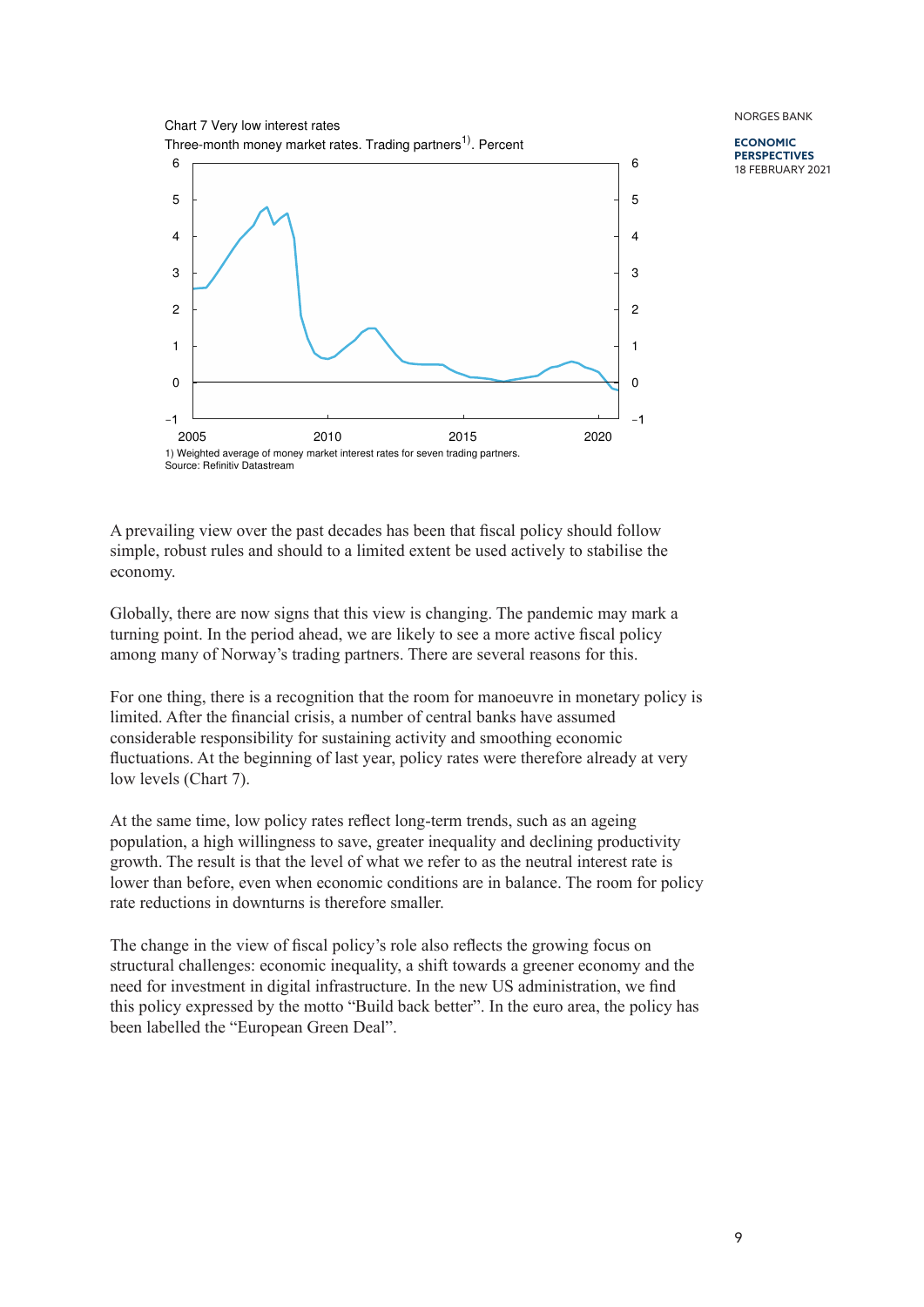

**ECONOMIC PERSPECTIVES** 18 FEBRUARY 2021

If government spending increases, there is one concern that arises. An amount borrowed today becomes a debt that must be repaid tomorrow. Experience from the past 40 years shows that while public debt grows during crises, *it does not shrink* when economic conditions normalise (Chart 8). During the financial crisis, governments in many advanced economies borrowed on a large scale. Much of this debt was still outstanding at the beginning of 2020. During the pandemic, borrowing needs have again been substantial. Public debt has ballooned to new heights.

Persistently low interest rates mean that government borrowing appears to be on favourable terms. But at some point further ahead, interest rates will rise again. Central banks will have to consolidate their balance sheets. Some countries will then find themselves in vulnerable position.

# **NORWAY WAS WELL POSITIONED**

Norway clearly stands out in this regard. We were well positioned to face the economic crisis triggered by the pandemic. Unlike many other countries, we have been able to pursue a very active fiscal policy without having to borrow. We also had room for manoeuvre in monetary policy.

In a little over a month, it will be 20 years since the current framework for the division of responsibility in economic policy was established. Fiscal policy would be guided by the fiscal rule, while monetary policy would target inflation. Up until 2001, fiscal policy was responsible for stabilising employment and output. After the switch to inflation targeting, monetary policy has functioned as the first line of defence in stabilisation policy.

The primary task of monetary policy is to ensure monetary stability. It must not pursue its primary objective to the exclusion of other relevant considerations. Monetary policy must also take into account the real economy. A monetary policy regime that ends up amplifying fluctuations in the real economy will fail the test of time. As long as confidence in low and stable inflation is well anchored, monetary policy can contribute to high and stable output and employment.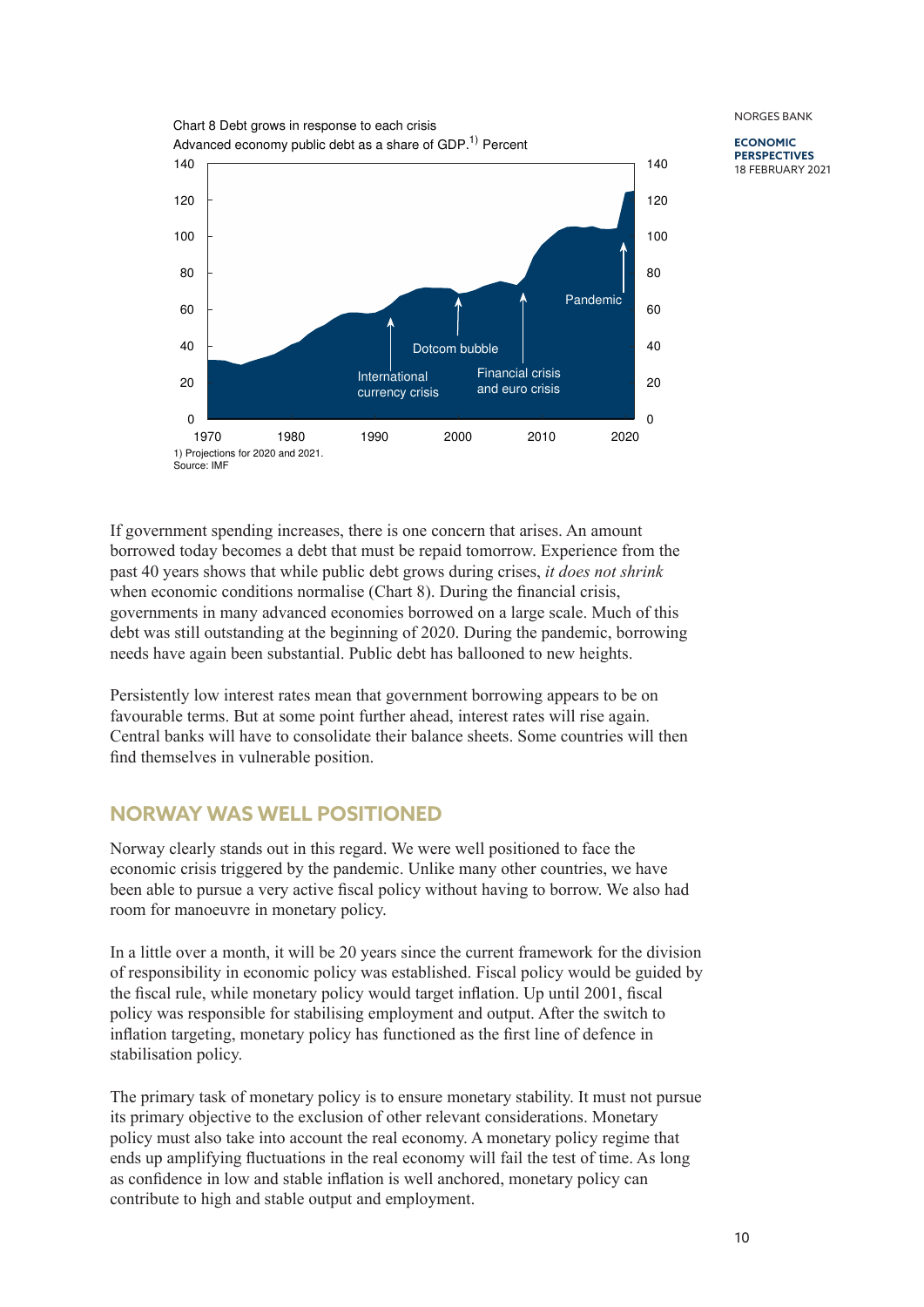**ECONOMIC PERSPECTIVES** 18 FEBRUARY 2021

This monetary policy regime has performed well through several rounds of shocks to the Norwegian economy. Both during the financial crisis in 2008 and after the oil price fall in 2014, monetary policy was able to respond quickly. Moreover, the krone exchange rate has functioned as an important shock absorber. When Norway's terms of trade weakened owing to the oil price fall, a weaker krone helped to support business sector competitiveness.



With a policy rate of 1.5 percent, monetary policy could again make a contribution when Norway and much of the global economy locked down nearly a year ago. In the space of a short time, the policy rate was lowered to zero (Chart 9).

The policy rate cuts had a broad impact and freed up funds for indebted businesses and households. As containment measures are scaled back, continued low interest rates will underpin consumption and investment, paving the way for a resumption of business activity.

The room for manoeuvre in monetary policy is nearly exhausted. We do not envisage making further policy rate cuts from today's level.

Yet as long as the crisis is ongoing, an expansionary monetary policy will be needed to stimulate the economy. This reduces the risk that unemployment becomes entrenched at a high level. At the same time, persistently low interest rates entail a risk of a build-up of financial imbalances. In Norway, rapidly rising house prices and further household debt accumulation pose a particular risk. Once there are clear signs that economic conditions are normalising, we will again seek to normalise the use of instruments – as we did after the financial crisis in 2008 and after the oil price fall in 2014.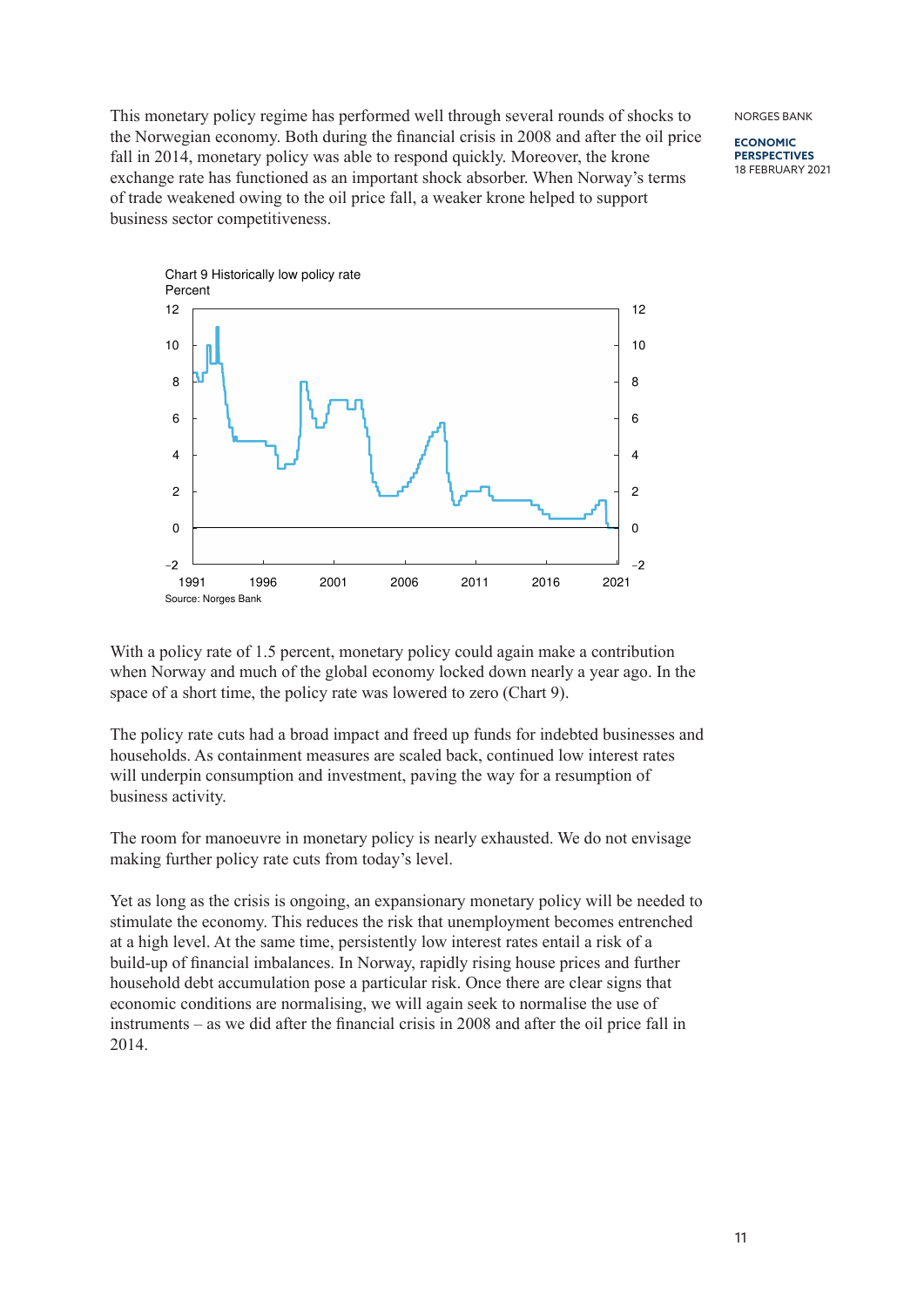## **SUBSTANTIAL TRANSFERS FROM THE GOVERNMENT PENSION FUND GLOBAL**

The monetary policy stance in the period ahead will be influenced by the timing and means of fiscal policy normalisation. Here the authorities face a difficult balancing act.

On the one hand, the crisis is not yet over, and there is uncertainty regarding infection rates and the progress of vaccination. Against this background, the Storting (Norwegian parliament) has decided to extend the extraordinary support measures aimed at both individuals and businesses until September.

At the same time, it is important that the support measures are scaled back as the situation becomes more normal. If these measures are extended too far into the future, we risk impeding necessary business restructuring. Workers may miss out on opportunities to seek new jobs, and unemployment may become entrenched at a higher level than prior to the crisis.

In the light of long-term considerations, it is also important to reverse the sharp rise in government spending during the crisis.

In 2020, NOK 300 billion was transferred from the Government Pension Fund Global (GPFG) to cover the central government budget deficit. The decision to tap the GPFG has been the right one. An economic shock of the scale that we have witnessed requires potent medicine. The GPFG is intended to act as a buffer when the economy is exposed to shocks. At the same time, it is an intergenerational investment fund to be distributed across current and future generations.

The pandemic is the third large economic shock to hit the Norwegian economy in the space of a few years. Each time, transfers from the GPFG to the central government budget have increased, but without being substantially reduced afterward.



12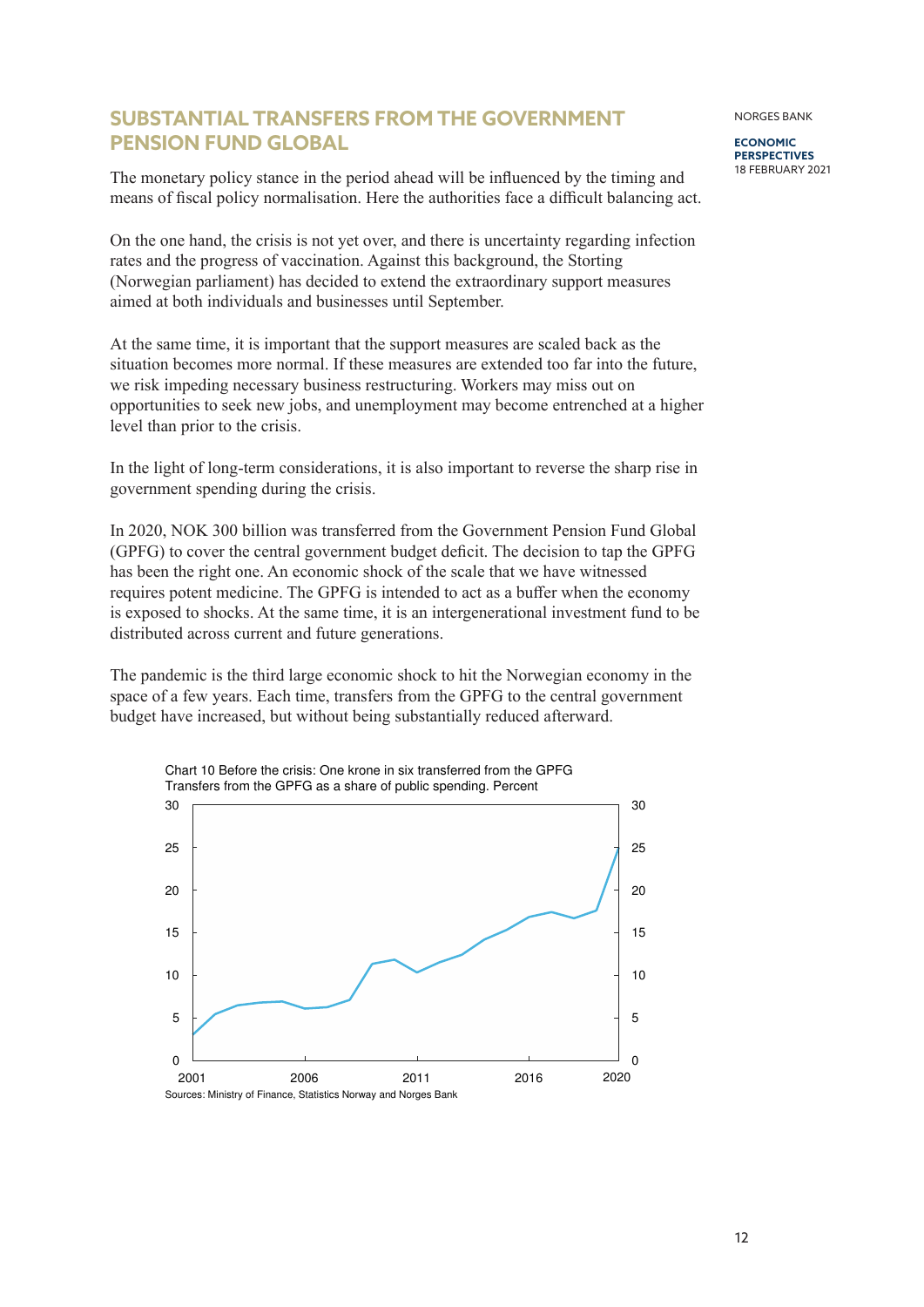**ECONOMIC PERSPECTIVES** 18 FEBRUARY 2021

In 2020, one krone in four of all central government budget spending came from the GPFG. But even in more normal years, transfers have been considerable. In 2019, nearly 18 percent of spending – one krone in six – was transferred from the GPFG (Chart 10). Because of the fund's substantial size, this has been possible without breaching the fiscal rule.

In the course of a decade, public budgets have come to rely heavily on the return on the GPFG, which was originally established to shield the Norwegian economy from oil price volatility. Today, a large portion of the resources under the shelf has been tapped and converted into investments in global equities and bonds. The GPFG has grown to become immense. This has provided fiscal space, but it has also increased our exposure to fluctuations in global securities markets. One vulnerability has been replaced with another.



Chart 11 Considerable movements through 2020 GPFG. In billions of NOK

The year 2020 clearly illustrated how quickly equity markets can change course – in both directions. The decline was more brutal and the rebound faster than we have previously seen. Over 22 days, the global composite equity index fell by 20 percent, but the markets quickly reversed direction. Already in the second quarter, the GPFG's worst quarterly result turned around to one of its best (Chart 11).

The GPFG has enjoyed several years of solid returns – above the returns expected. This does not mean that we should revise up expected future returns – perhaps the opposite.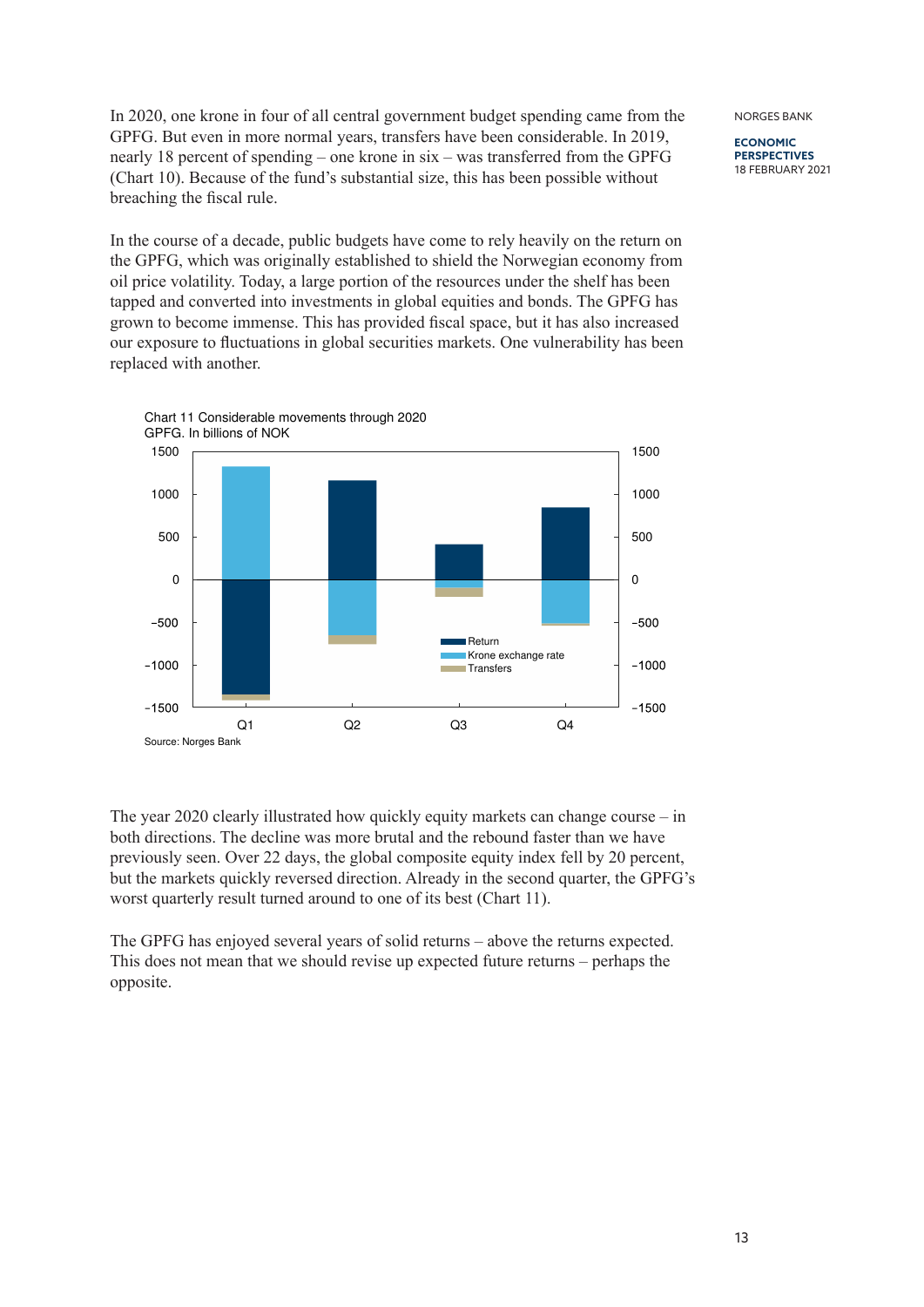**ECONOMIC PERSPECTIVES** 18 FEBRUARY 2021



The expected annual real return is estimated at 3 percent. The estimate was most recently updated in connection with the decision to increase the allocation to equities. Two key variables were used in the calculation. One was the expected return on the fixed income portfolio, and the other the size of the equity risk premium, which is the extra compensation we expect when taking risk in the equity market.

The bulk of the fixed income portfolio is invested in long-dated sovereign bonds. When interest rates fall, bond prices rise. The return on the fixed income portfolio therefore held steady through the period of falling interest rates. But this is a one-off gain (Chart 12). Interest rates have now fallen to historic lows, and the *expected* return on the fixed income portfolio going forward has fallen.

Equity prices have risen sharply in recent years. Taking risk in the equity market has paid handsomely. But we cannot assume that the gains will be as high in the future.

If we were to repeat our calculations from 2016, the changes in interest rates alone would have reduced the estimated expected real return from around 3 percent to about 2 percent annually.<sup>3</sup>

Such estimates are fundamentally uncertain. The actual return may be substantially lower or higher than this estimate, as the history of the GPFG has shown. Even so, this uncertainty is something that we should bear in mind when drafting future central government budgets.

<sup>3</sup> Other assumptions underlying the calculation of the GPFG's expected real return, including an estimated equity risk premium of 3 percentage points, are held constant.